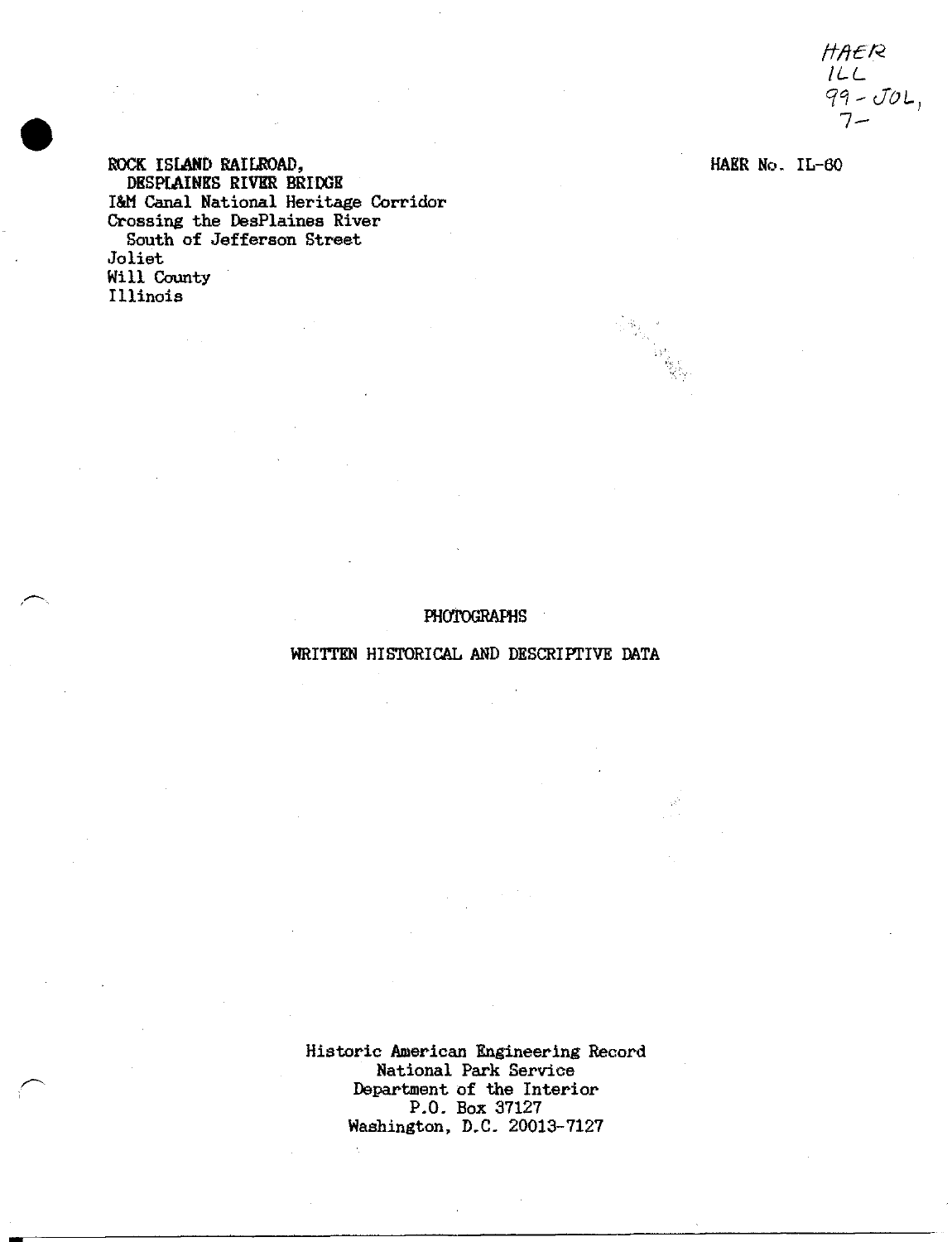## HISTORIC AMERICAN ENGINEERING RECORD

HAER *ILL* "7-

ROCK ISLAND RAILROAD, DESPLAINES RIVER BRIDGE I&M Canal National Heritage Corridor

HAER No. IL-60

Location: I&M Canal National Heritage Corridor Crossing the DesPlaines River south of Jefferson Street Joliet, Will County, Illinois

> UTM: 16 E.409260 N.4596880 Quad: Joliet

1932 Date of Construction:

Substructure, American Bridge Company Builder:

> Superstructure, Ketler-Elliot Construction Company

State of Illinois Present Owner:

Present Use: Railroad Bridge

- Significance: The DesPlaines bridge is one of four vertical lift bridges built over the Illinois Waterway; however, its designers, borrowing from a lift bridge constructed in DeValls Bluff, Arkansas, incorporated the lift machinery into the two towers instead of placing it directly on the lift span.
- Project Information The Illinois and Michigan Canal was designated a National Heritage Corridor in 1984. The following year HABS/HAER embarked on an extensive inventory and documentation project of the 100 milelong corridor. Field work for this project was concluded in 1988. Final editing of the documentation was completed in 1992.

Historians: Gray Fitzsimons, Joseph DeRose, Carolyn Brown, and Charles Scott, 1986.